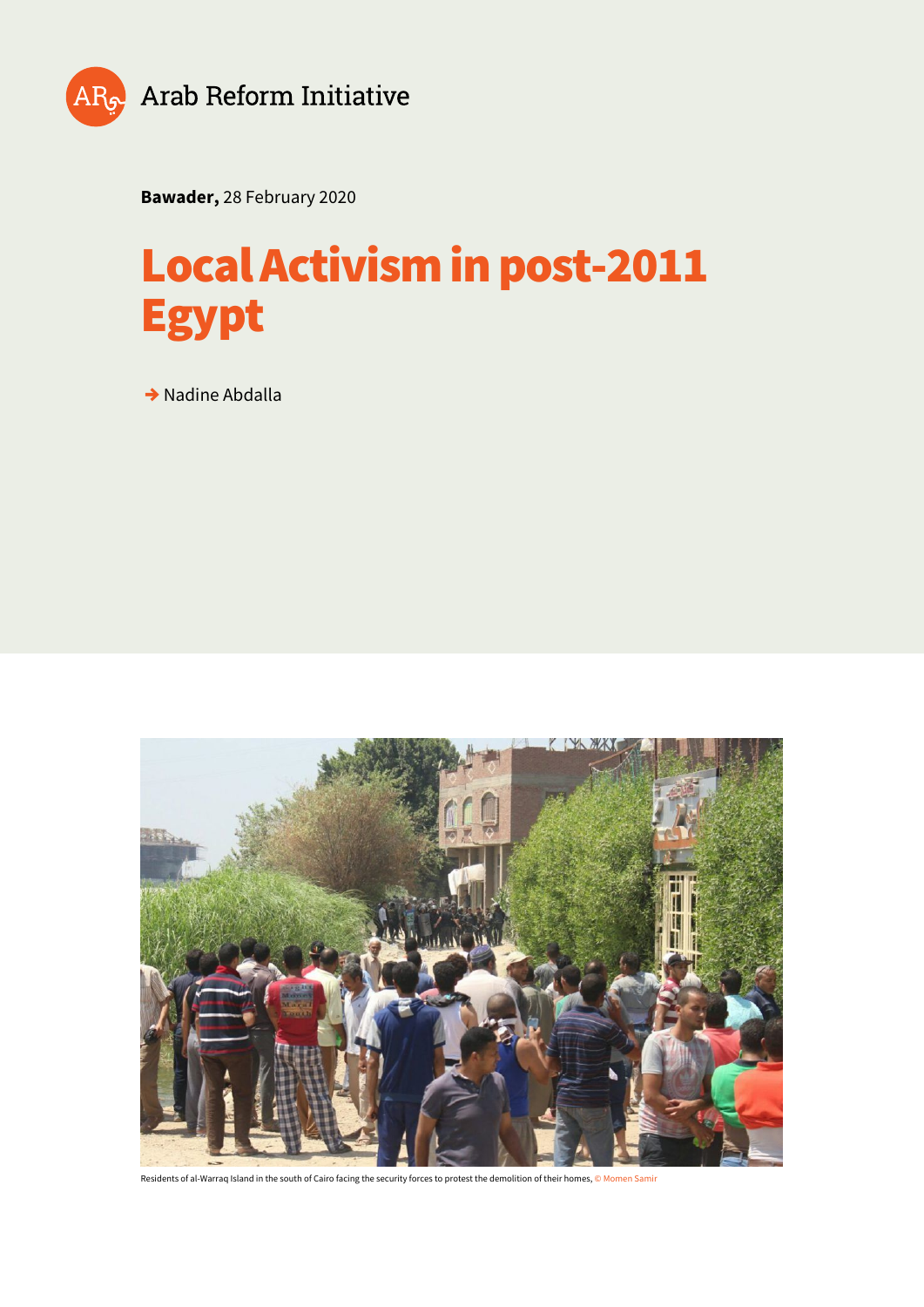

#### **\*This piece is published in collaboration with** [Chatham House](https://www.chathamhouse.org/research/regions/middle-east-and-north-africa)**. It is part of a series which addresses the future of governance and security in the Middle East and North Africa, and their impact on the role of the state in the region.**

How do Egyptians contest the quotidian authoritarianism, the often-overbearing regulatory regime and ordinary governance inadequacies? Analysts in Egypt and outside have paid little attention to matters of local governance in the absence (since 2011) of elected local councils. (A Cairo administrative court dissolved the existing councils in June 2011 and elections to replace them never occurred.) While the ruling National Democratic Party (NDP) and the elected local councils were dissolved for being corrupt, – at least in part reflecting the "revolutionary" demands coming from Tahrir Square – nothing replaced these channels of representation.

Neither the NDP nor the elected councils, in fact, acted as democratic or representative bodies under Mubarak. Rather, through their clientelist networks, they served simply as channels of communication between state and society. Through those networks, they managed – to an extent – to absorb and/or appease social grievances before they escalated. In the aftermath of the 2011 uprising, several political groups (including youth groups) perceived local elections as a crucial way to democratise the political system from below; and even considered that holding these elections would offer them an opportunity for learning politics from below and practising it on the local level. But these elections were never held.

Serious shortcomings in local governance today manifest themselves to some extent in mounting grievances ranging from the deterioration of social services to the lack of any developmental urban vision. Against this background, various forms of local activism embodying different mobilising structures have emerged since 2011. This article examines three examples, based in three different neighbourhoods in Giza and Cairo, resorting to different structures and repertoires of action. All have a common goal: challenging authoritarian, inefficient, and in one instance predatory, governance that neglects their rightful call for inclusion and development and pays little attention to their needs. These three movements share the goals of resisting exclusionary urban policies while addressing a major problem – the absence of political means to register growing frustration at the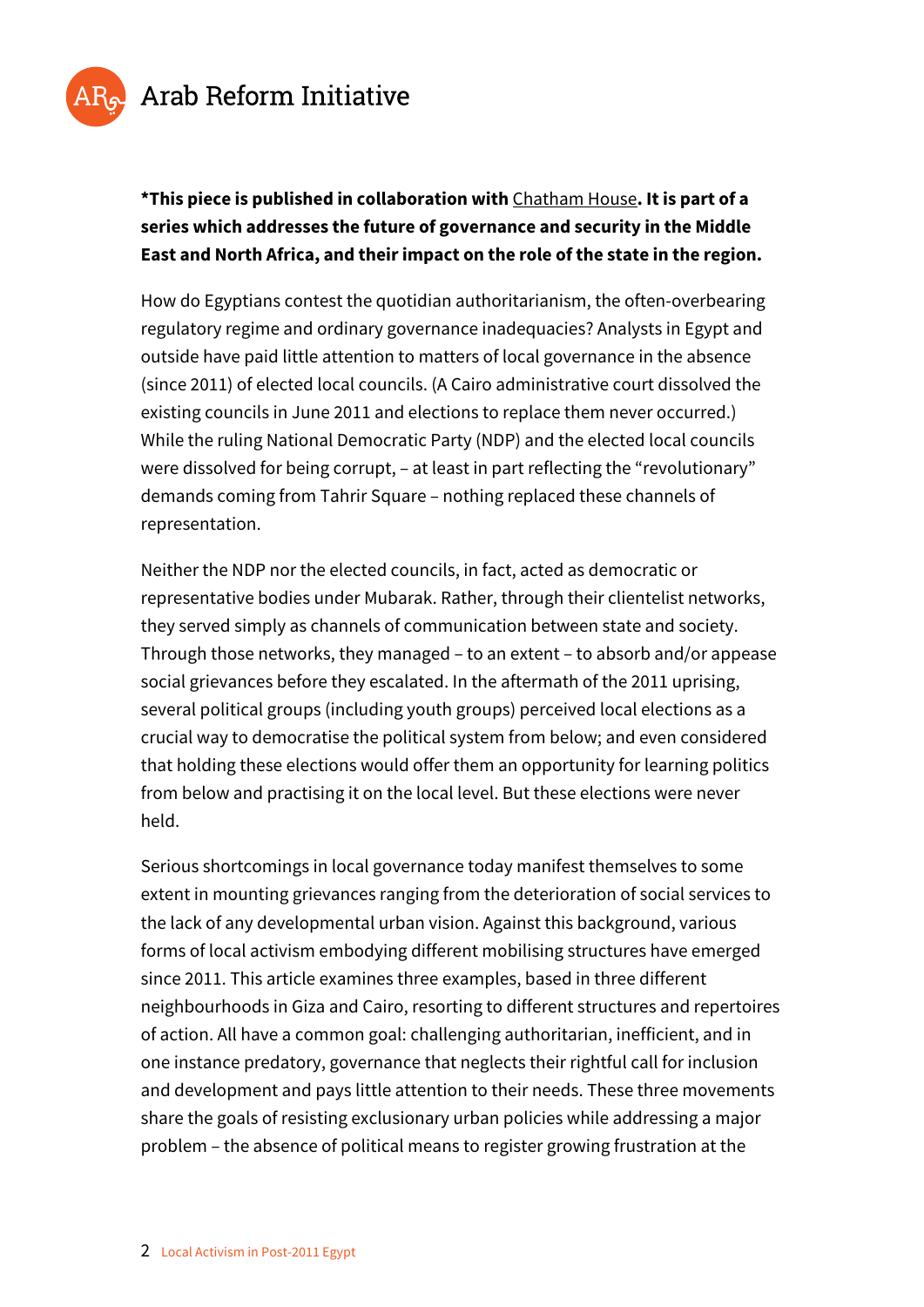

local level when authorities have closed channels for conventional and nonconventional forms of political participation, given the absence of local councils since 2011 and the shrunken political space since 2014.

Research on activism post-2011 in Egypt has focused predominantly on labour and youth movements on the national level and rarely examined their framings, mobilising structures, types of alliances and strategies for socio-political inclusion on the local level. In spite of the important role played by some "local committees" *(al-legan al-shaa'ebia)* and similar activism during the 2011 uprising and in its aftermath, researchers have not tackled how these entities have evolved since. If we can say the 20 September 2019 protests were triggered by "young urban poor", what do we know about local activism in different neighbourhoods fighting unjust governance?

My first example is the Popular Coalition of Ard al-Liwaa (PCAL) (*el-i'tila'af alsha'by le-ard al-liwaa*), founded on 18 February 2011, in the immediate aftermath of the uprisings, by five young residents of Ard al- Liwaa, an informal area in Giza governorate's Agouza district. The PCAL's main aim was to plan, propose and implement developmental projects. A few months after its founding, it had grown to around 30 members. Ard- al- Liwaa suffers from decades of neglect, bad governance and lack of infrastructure. They have resorted to lobbying to exert pressure on local authorities (i.e., the Giza governorate) as well as the national authorities to implement projects, which range from infrastructure upgrading (i.e., paving and lighting the area) to more developmental projects (for example, turning the last 12 feddans of empty land into what they called "a developmental complex" which would include a school, a hospital, a cultural space and gardens to serve the residents). The PCAL has succeeded in June 2014, through its lobbying efforts, to implement the project of paving and lighting Ard al-Liwaa. This project was funded by the Fund for Slum Development (*sanduk tatwir al-ashwaeyat*) affiliated to the Council of Ministers. (Since its foundation in 2008, the fund has worked on supporting several projects in informal areas in collaboration with the designated governorate.)

Since the end of 2015, the situation has changed, as local authorities (i.e., the new governor of Giza), as well as the central government, increasingly disregarded the PCAL. This is not only due to the constriction of political space post-2014 but also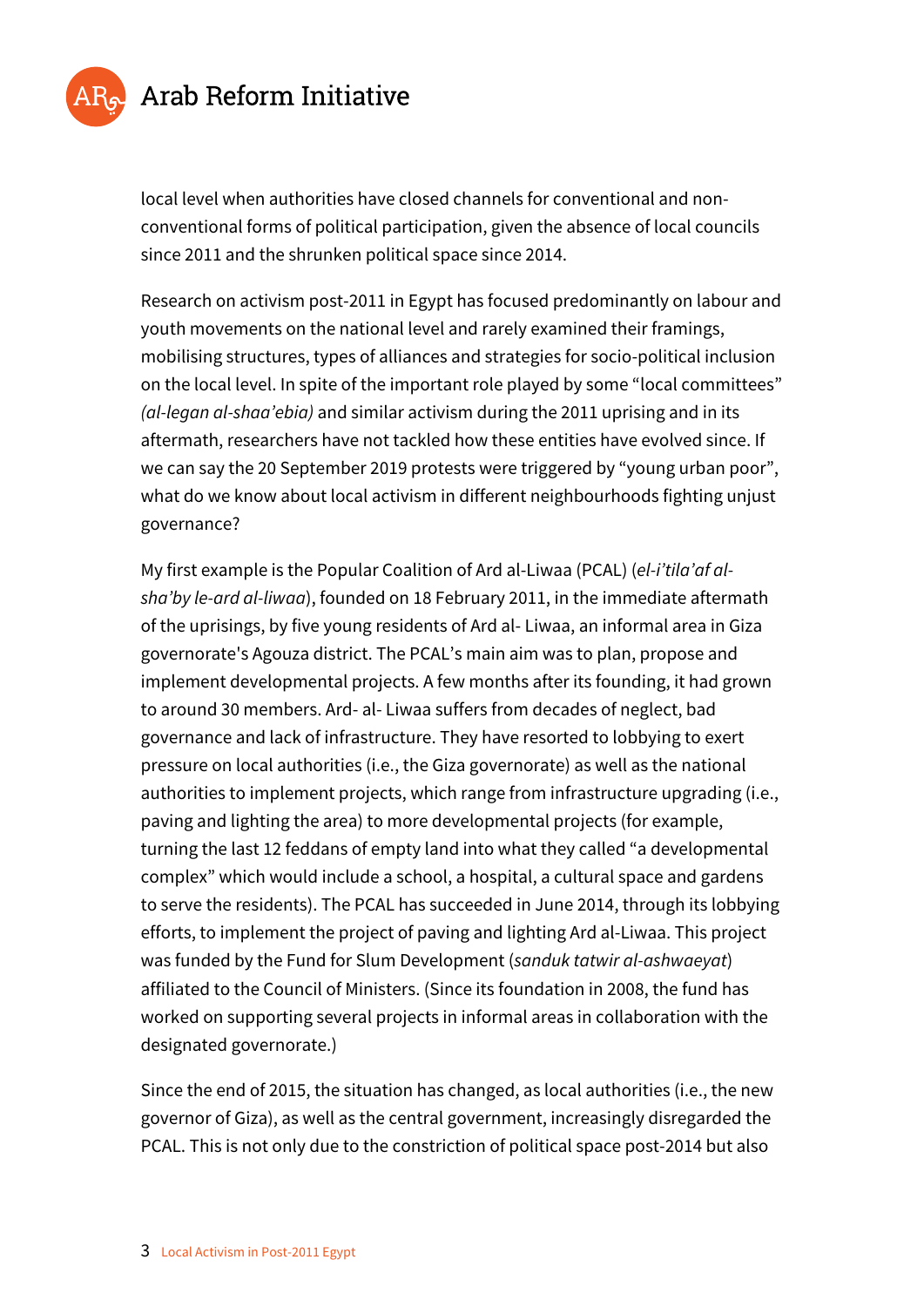

to the decrease of their own bargaining power after parliament refused to enact a court of cassation ruling which confirmed the right of their elected deputy to take his seat in the 2015 parliament (the parliamentary elections were held in October-December 2015). The deputy had been their principal ally after his election to the 2012 parliament. To face this exclusionary situation, some of the founders of the PCAL pursued a strategy of diversifying political alliances by negotiating, for instance, leadership positions inside of the Conservative Party *(Hizb al-Muhafezin),* whose president is a member of the 2015 parliament. This should help them channel their grievances and also turn their social capital (or the social base they have managed to build among the residents of Ard al-Liwaa through the services they offer to them) into political capital in upcoming local elections (whenever they are held).

My second case involves the mobilisation of the residents of al-Warraq, an informal area comprising a small Nile island in the Giza governorate. Under the guise of dealing with the problem of informal areas and slums, the government decided in June 2017 to evict the island's 60,000 residents since its location on the Nile makes it attractive to private Egyptian and foreign investors. (The government cited a similar rationale a few months earlier, in March 2017, when it moved to evict the residents of the informal area of Maspero in downtown Cairo, strategically located along the Nile). On 16 July 2017, security forces invaded al-Warraq island to start the eviction process. Huge demonstrations and protests erupted as a reaction to this. Clashes between police and inhabitants led to the death of one of the protesters during these protests. This fuelled anger and protests even further. On 27 January 2017, 74 families of the families on the island founded the Council for the Families of al-Warraq *(majlis aa'eilat al-warraq)*. The Council acted as a representative body for the inhabitants to enable them to continue negotiations with government representatives while organising demonstrations in the meantime to exert pressure on the authorities. On 29 October 2017, this council established a Facebook page to disseminate updates in this contentious situation even in circumstances where media freedom remains highly constrained.

Today, the eviction process continues in the face of fewer confrontations between residents and security forces. While the inhabitants of al-Warraq have dreamt of social inclusion and development, the political authorities - who aim to gentrify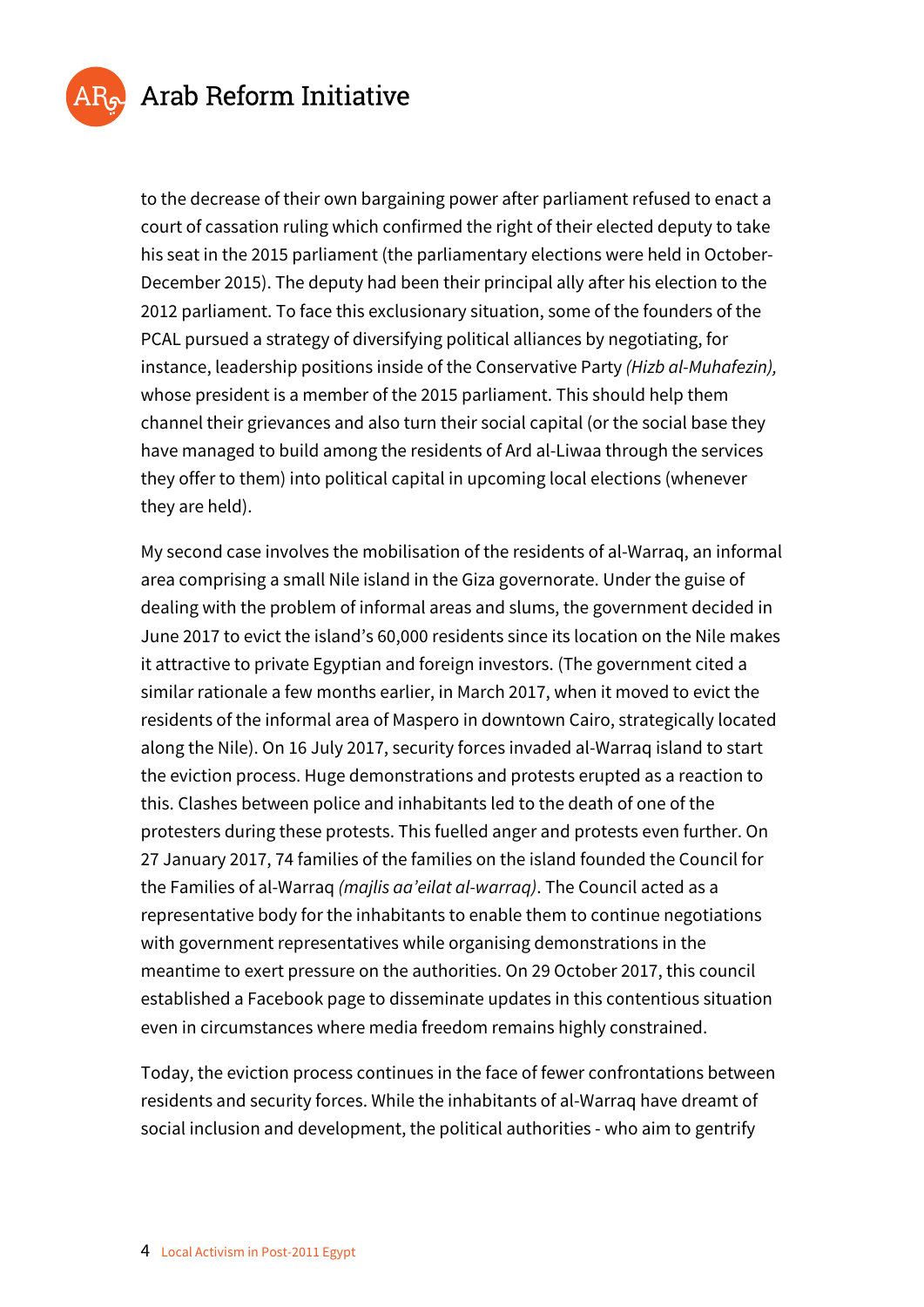

the region - seek to exclude them, sending them off to New Cities far from their work and means of subsistence. Almost similar to the case of Maspero, authorities said residents could choose between moving to rental flats in the 6th of October City located in al- Giza governorate (around 50 km from al- Warraq) or al-Obour City located in Qaliyoubia governorate north-east of Cairo (around 40 km from al-Warraq), both hardly accessible and expensive by public or private transportation, or accepting financial compensation. However, the proposed compensation remains insufficient to buy a new flat.

The third case involves residents of one of the middle-class bourgeois areas of al-Nozha district, on the periphery of the older Cairo neighbourhood of Heliopolis. While the area does not suffer from social marginalisation as do the other two neighbourhoods, it lacks the political means to address the increasing insecurity and the growing informality the neighbourhood is witnessing. Examples of this are the increasing number of street vendors, the failure of district authorities *(riaa'sit al-hay)* to plant trees in public spaces, the spread of street dogs, and a disturbing increase in thefts. While the residents do not yet have any structure that represents them, social media serves as a platform for sharing and discussing ideas on how to collectively confront the problems that the inhabitants are facing. These groups on social media offer a possibility for social networking that is a basic step toward an efficient lobbying process. Through social media, residents have organised several initiatives such as an Iftar during Ramadan, a marathon, and neighbourhood football teams. While these initiatives have immediate social aims, some of them have a longer-term goal, which is to exploit these social networks to increase pressure on local authorities to meet the residents' demands.

To conclude, despite the relative strength of the state in Egypt (at least in comparison to some neighbouring countries) governance on the local level suffers from a considerable lack of efficacy and efficiency. On the one hand, the increasing consolidation of the Egyptian regime's authoritarian rule post-2014 has centralised governance-related decisions and made them even less transparent and more representative of the mindset and interests of the ruling elite, as opposed to people's needs and demands. On the other hand, the restriction which the state puts on the means of conventional political participation (i.e., political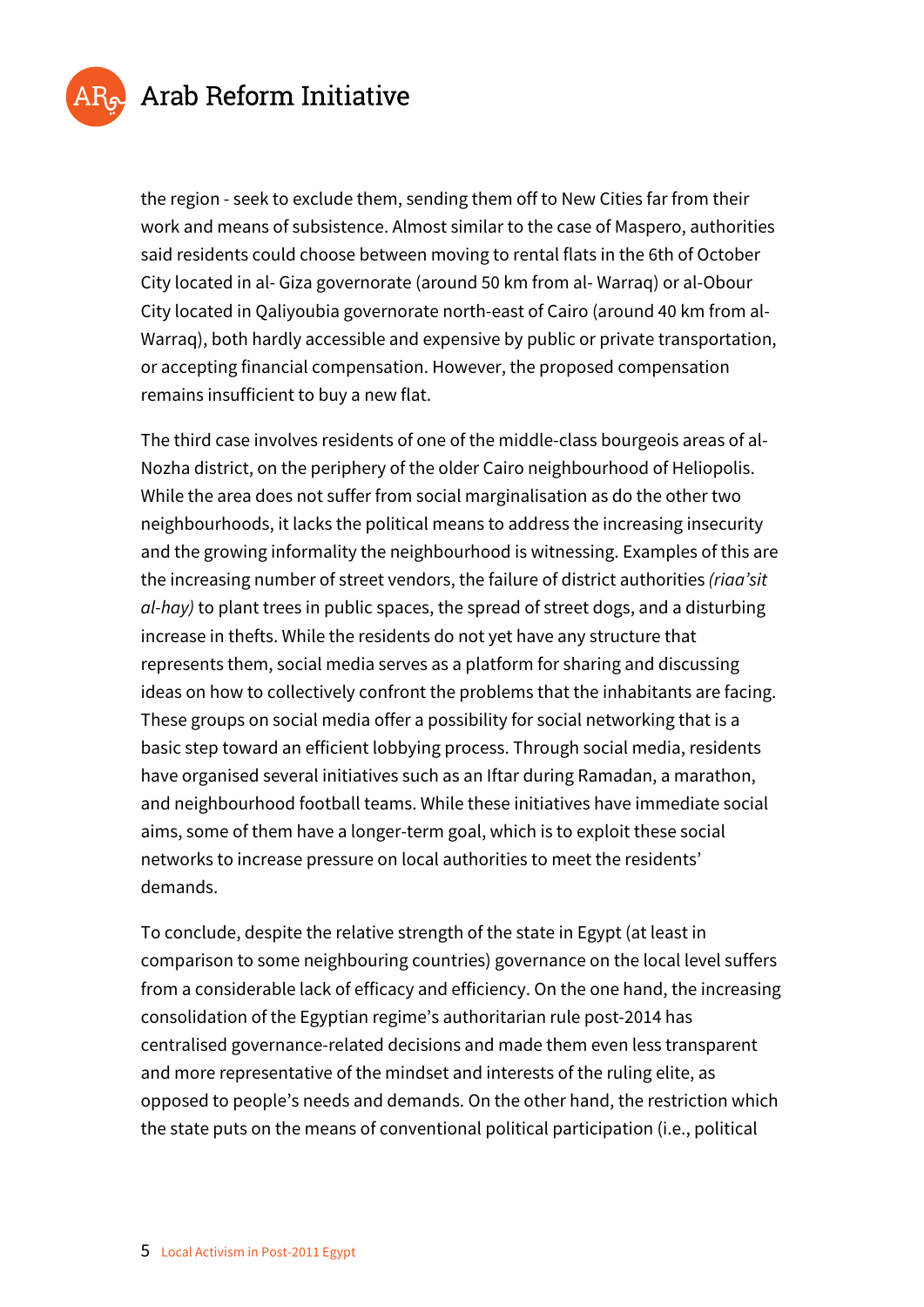

parties, NGOs, elections) and non-conventional participation (i.e., demonstrations and protests) makes the possibility of holding officials accountable - whether on the national or local level - almost impossible.

Furthermore, the rejection of the current regime of any elite-based channel of socio-political representation or mediation (i.e., a ruling party) – which would at least channel societal demands on a patron-client basis – increases the disconnect between state and society. The Mubarak regime relied on a ruling party, the NDP, as a tool of governance at the national and local levels as well as a channel for mediation with society – legislatively through parliament and more importantly through networks of clientelism and patronage in the municipalities. The current regime, in contrast, has refused to create such a mediating institution from the outset as demonstrated by President al-Sisi's November 2014 declaration that he had no intention of building such a ruling party. Hence, it is not a surprise that some urban areas of Egypt have seen the emergence of local movements such as those profiled here that aim to fight this mode of exclusionary governance.